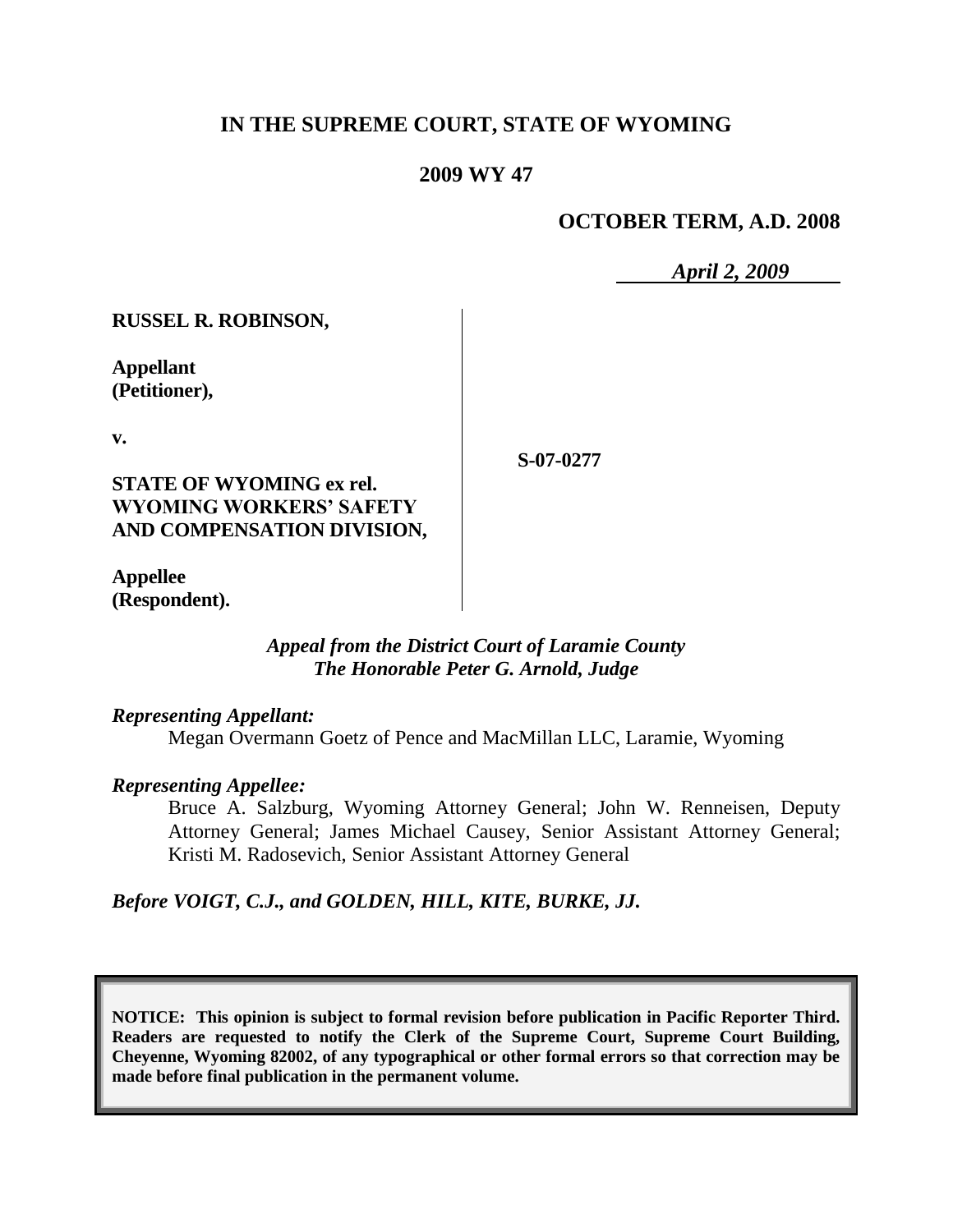## **GOLDEN**, Justice.

[¶1] Russel Robinson worked as a pipe-fitter and welder for 25 years. He developed respiratory problems that he relates to his occupation. He sought medical benefits from the State of Wyoming Workers" Compensation Division (the Division). The Division determined Robinson did not suffer from a work-related injury and denied benefits. After a hearing before the Office of Administrative Hearings (the OAH), the OAH agreed with the Division and denied benefits. The district court affirmed the OAH"s decision denying benefits. We also affirm.

## **ISSUES**

[¶2] Robinson presents three issues for our review:

I. Whether the hearing examiner"s decision should be reversed because it is not supported by substantial evidence?

II. Whether the hearing examiner"s decision should be reversed because it lacks critical findings of fact, willfully discounts overwhelming evidence and is internally inconsistent, thus making the decision arbitrary and capricious and otherwise an abuse of discretion?

III. Whether Robinson can be denied benefits when the hearing examiner's decision misapplied the appropriate legal burdens of proof, thereby committing errors of law?

# **FACTS**

[¶3] Robinson is approximately 52 years of age and worked as a welder and pipe-fitter for 25 years. In his occupation, he was potentially exposed to welding fumes, grinding debris, toxic material and petroleum products. Robinson did not wear a respirator. He wore a welding shield, which sometimes trapped fumes under the shield. Occasionally, when one was available, Robinson would wear a mask. According to Robinson, however, a mask did little to prevent him from inhaling fumes.

[¶4] On September 3, 2004, Robinson consulted with his general physician, Dr. Laurie Palmer, at a regularly scheduled appointment for a general physical. According to Dr. Palmer's notes, Robinson exhibited undue shortness of breath but no cough, wheezing or coughing up blood. She ordered a chest x-ray.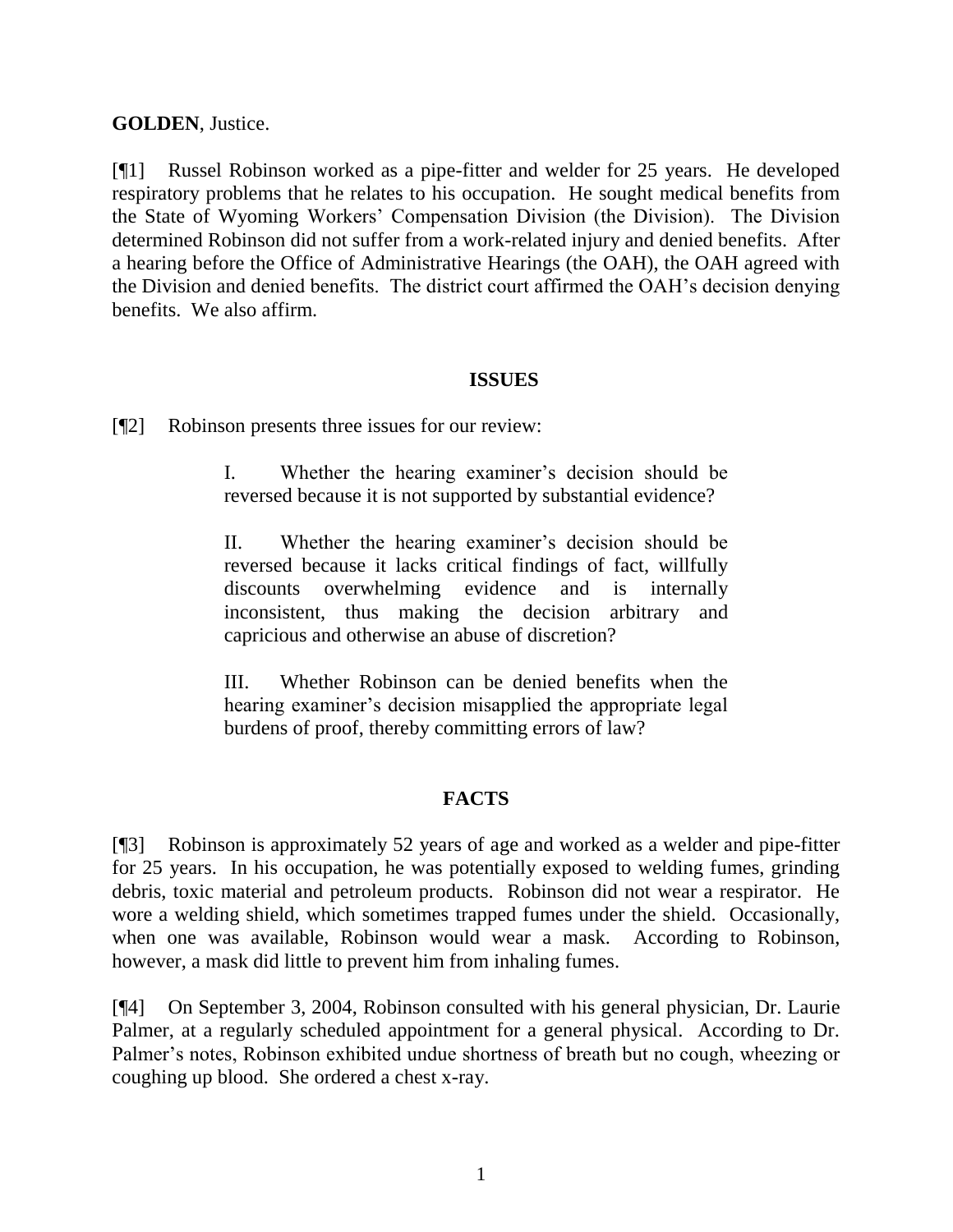[¶5] According to his report of injury, later that same day Robinson "[i]nhaled steam, coke dust and welding fumes within coker unit at Frontier Refinery causing respiratory distress which continued to escalate." The chest x-ray already ordered by Dr. Palmer was taken September 8, 2004. The radiology report stated the x-ray revealed a "[n]onfocal interstitial prominence." Robinson sought further medical attention from Dr. Palmer on September 10, 2004, complaining he had trouble breathing, he was coughing and his chest hurt. Dr. Palmer took him off work, put him on oxygen and arranged for a chest CT scan and pulmonary function tests (PFTs). The radiology report from the CT scan, taken the same day, was "minor nonfocal peribronchial thickening with no cystic changes, bronchiectasis and no honeycombing is present." The results of the PFTs, conducted September 13, 2004, were normal.

[¶6] Dr. Palmer referred Robinson to Dr. Laura Brausch, a pulmonary physician. Although Dr. Brausch does not specialize in occupational lung disorders, she has been a pulmonary physician for 21 years. Dr. Brausch first examined Robinson on September 14, 2004. From the beginning she suspected welder"s induced pulmonary disease: "I am concerned that this patient with his wheezing, cough, mucoid sputum production, snoring and abnormal CT scan of the chest may have welder"s induced pulmonary disease or he may actually have an infection of some sort." She personally read the x-ray and CT scan. She reported his CT scan showed "multiple small nodular type areas with some bronchiectasis." His x-ray showed "the suggestion of infiltrates." She also diagnosed him with hypoxemia, an abnormally low amount of oxygen in the blood. She kept him off work and on oxygen. She gave him an antibiotic to take in case he had an infection and arranged to see him again in a month.

[¶7] Robinson's next appointment with Dr. Brausch was on October 20, 2004. Robinson reported feeling a little better and his cough was down. He continued to complain of shortness of breath with exertion. Dr. Brausch continued him on oxygen, with an increased flow rate upon excess activity. Dr. Brausch noted at this time that Robinson "has interstitial lung disease and bronchiectasis on his CT scan. He has hypoxemia, and he is a welder. I am concerned that there is a welding component to this." She arranged for Robinson to undergo a bronchoscopy and transbronchial biopsies.

[¶8] Dr. Brausch conducted the bronchoscopy and transbronchial biopsies on November 5, 2004. The bronchoscopy revealed minimal foamy mucus but no other abnormalities in either lung. Four biopsy specimens were taken from Robinson"s right lung, which were sent to a lab for testing. Dr. Brausch's assessment of Robinson's condition at the end of this procedure was "interstitial lung disease and bronchiectasis with some occupational exposure." She reported the etiology for his hypoxemia and lung disease was still to be ascertained.

[¶9] On November 8, 2004, the report from the lab on the biopsy specimens was completed. The diagnosis listed in the report in pertinent part stated there was "no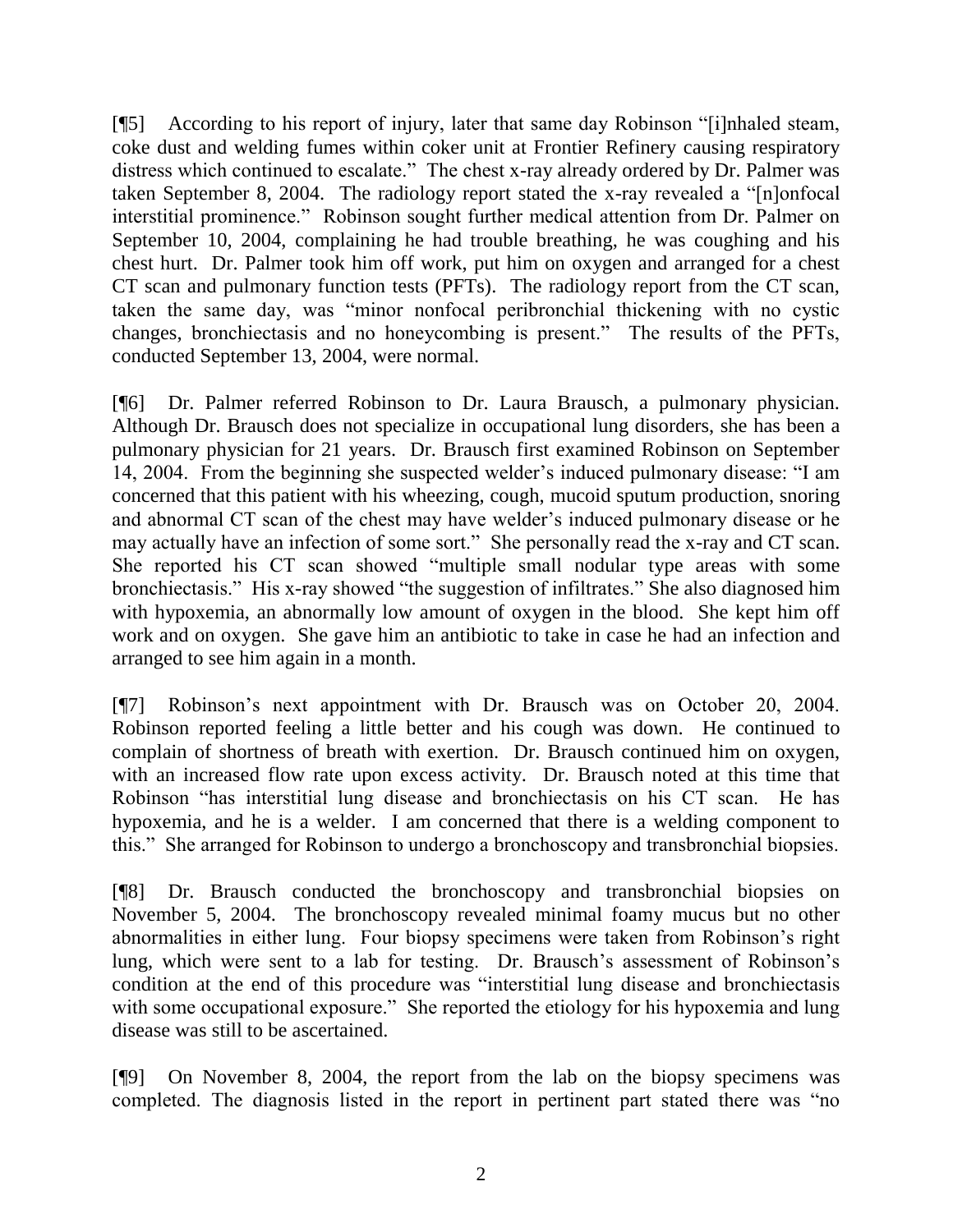interstitial lung disease identified." Dr. Brausch testified by deposition that, in her mind, this result was not definitive. She explained her biopsies were blind samples. Thus, if there was any clear lung tissue along with diseased tissue she might simply have missed the diseased tissue with her biopsy samples.

[¶10] Robinson saw Dr. Brausch again on December 17, 2004. Dr. Brausch stated she was "following him for a vague interstitial lung disease associated with very significant hypoxemia." Her diagnosis was "interstitial lung disease with hypoxemia and we can only find his job as a welder as the etiologic agent for this." She ordered another CT scan, which was performed on December 20, 2004. The radiology report from this scan noted "minimal subpleural densities particularly in the lower lobes with no discrete nodules, infiltrates, or other abnormality identified." Dr. Brausch again testified this was not conclusive, stating that if Robinson"s lung disease involved an inflammatory process it could have improved by the time that CT scan was taken.

[¶11] The Division denied Robinson"s claim on October 25, 2004. In response, Dr. Brausch wrote a letter to the Division dated December 17, 2004. In the letter she stated:

> Mr. Robinson is a 51-year-old male who has worked in the welding industry mostly unprotected for 25 years. He has hypoxemia and interstitial lung infiltrates for which we have performed a bronchoscopy. We have a negative bronchoscopy with negative cystology and negative cultures except for a very sensitive bacteria on the wash for which he is receiving antibiotics. This is not the cause of his problem, however. His breathing tests are normal but he has very significant hypoxemia during the day and the night with oxygen saturations dropping to 74% on room air just by getting dressed and his nighttime pulse oximetry shows that 60% of the night is spent with oxygen saturations less than 88%.

> The patient for a while was coughing up some sputum but now has stopped that. His main complaint is shortness of breath and hypoxemia.

> The CT scans have shown interstitial lung infiltrates. It is felt that his job working as a welder with various different companies is responsible for these interstitial infiltrates as an alveolitis type pattern. It is noted that his cough has improved since he stopped welding and he does feel better although he remains hypoxemic.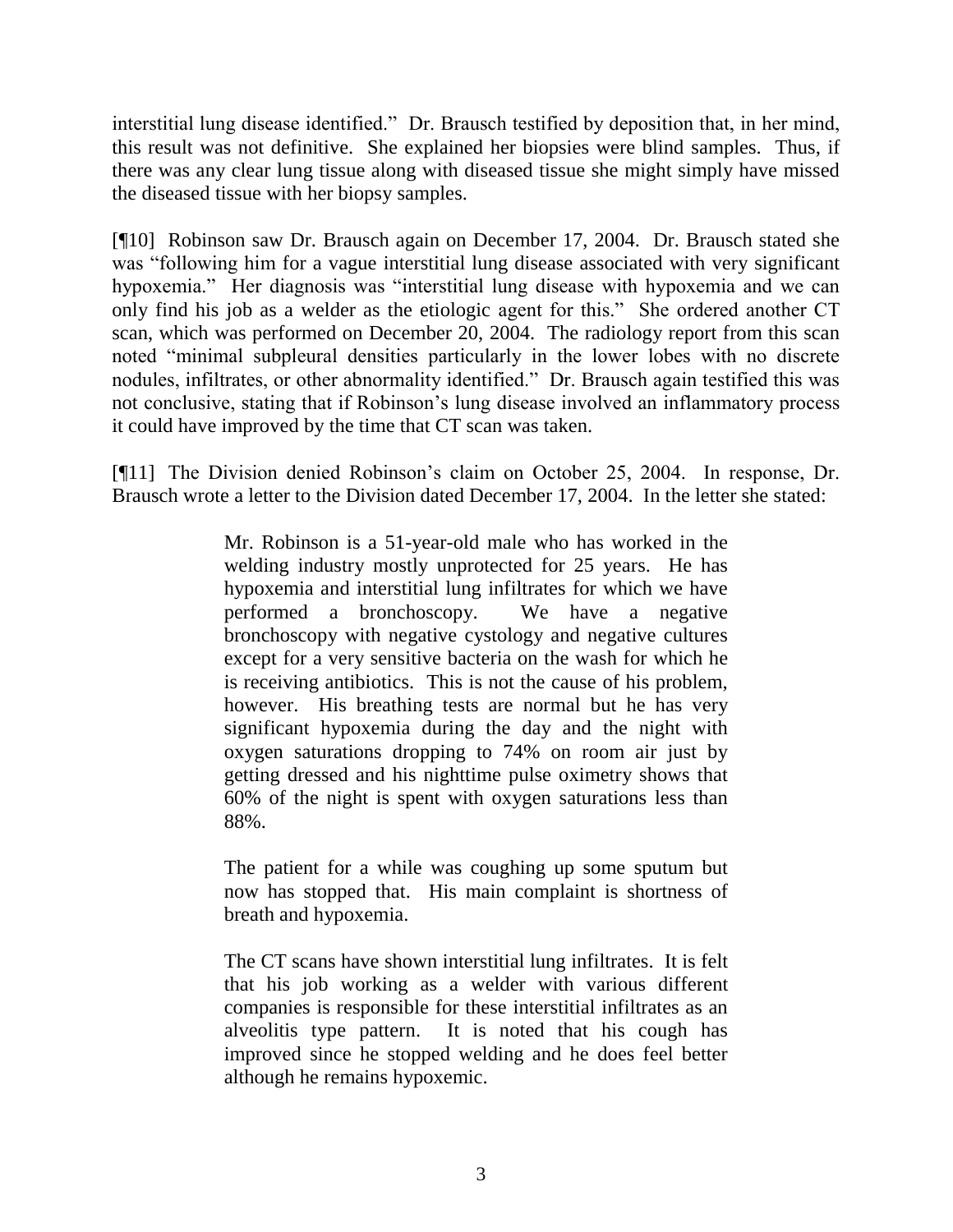[¶12] At her deposition Dr. Brausch again confirmed that, although she could not be one hundred percent certain without further, invasive testing, the evidence before her pointed to the probable conclusion that Robinson suffered from work-related lung disease. The basis for her opinion was:

> We have a history consistent with it, we have a patient who's a nonsmoker in their 40s. The picture is not clouded by smoking-induced lung disease. We have a very strong response to staying away from the work environment. And we have a history that suggests that this was not an acute bronchitis but rather a chronic illness that improved, very, very nicely, very shortly after being away from the exposure.

[¶13] Even so, Dr. Brausch, because the results of the transbronchial biopsies were inconclusive in her mind, and because she did not have definitive proof of welder's lung disease, referred Robinson to National Jewish Hospital for a second opinion. National Jewish Hospital specializes in respiratory ailments. Robinson was seen by Dr. Cecile Rose, a staff physician in the Occupational and Pulmonary Medicine Clinic of National Jewish Hospital on October 11, 2005.

[¶14] Dr. Rose wrote a comprehensive report incorporating her findings. The report is officially titled: "Occupational and Environmental Medicine Clinic Summary." Dr. Rose states in the Summary Robinson came to her seeking evaluation of possible welder"s lung. Her goal was to establish diagnostic clarity and assess Robinson"s eligibility for worker"s compensation.

[¶15] Robinson gave Dr. Rose a detailed work history. He stated he began working as a pipe-fitter and welder in 1981 and had worked in the field for various companies ever since. Robinson also gave a history of his respiratory complaints, going back approximately ten years. Robinson stated every time he was off work during that timeframe his respiratory condition improved. Dr. Rose specifically related Robinson told her he had been off work since the instant problems developed in 2004 and "many of his respiratory and systemic symptoms improved after leaving the work environment."

[¶16] Dr. Rose reviewed the medical records of Dr. Brausch as well as other medical records. The tissue slides and washing cytology slide obtained by the 2004 transbronchial biopsy were reviewed in-house at National Jewish Hospital. Dr. Rose reviewed these results and the results of numerous other prior diagnostic studies. Robinson also underwent extensive testing at National Jewish Hospital including a new CT scan.

[¶17] In her impressions, Dr. Rose noted Robinson"s improvement over the years when away from the work-place. With regard to his respiratory problems at these times she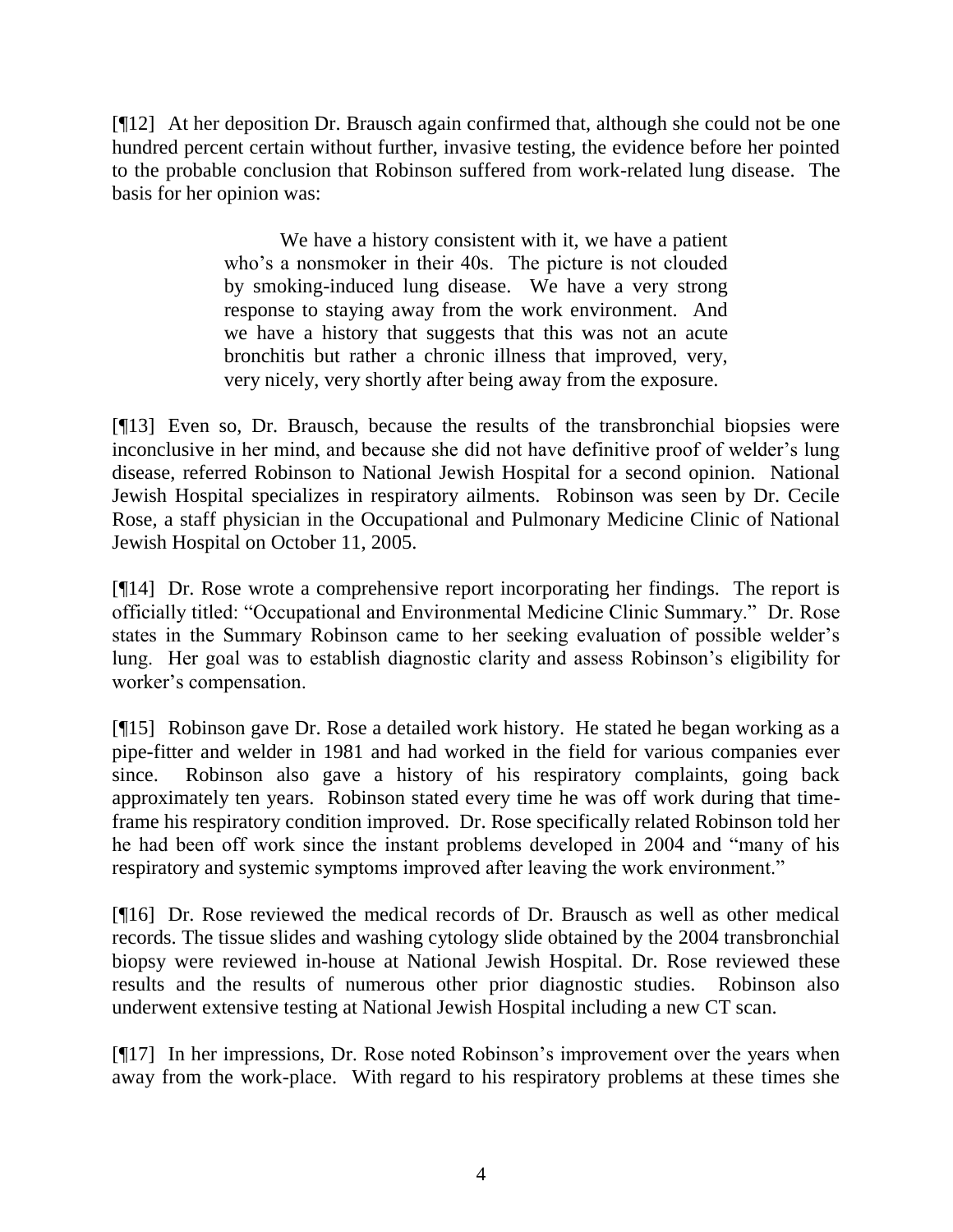stated: "[p]robably some of these episodes are attributable to metal fume fever from exposure to galvanized welding fumes." Also in her impressions Dr. Rose concluded:

> No clear evidence of interstitial lung disease, with findings on chest CT scan more suggestive of airways inflammation, normal resting pulmonary function tests, no gas exchange abnormalities with exercise, and no abnormalities on transbronchial biopsy.

In Dr. Rose"s final opinion, she states:

 $\overline{a}$ 

At this time, based on his normal pulmonary function at rest and with exercise, along with the subtle nonspecific findings on his CT scan and normal transbronchial biopsies, I cannot say to a reasonable degree of medical probability that Mr. Robinson has a work-related lung disease.

[¶18] Dr. Brausch saw Robinson again after she received Dr. Rose"s Summary. By this time, Robinson"s hypoxemia had resolved. Dr. Brausch noted that Robinson"s "National Jewish report was pretty good." Dr. Brausch continued, however, to maintain her diagnosis of welder"s lung disease.

[¶19] At Robinson"s contested case hearing, the hearing officer was presented with all the medical records from Dr. Palmer, Dr. Brausch, and Dr. Rose.<sup>1</sup> As stated above, Dr. Brausch testified by deposition. Her deposition was taken before she had received the results from Dr. Rose and there was no follow up deposition. Robinson was the only live witness.

[¶20] The hearing officer"s decision essentially came down to a determination of whether to accept Dr. Brausch's opinion or Dr. Rose's opinion. The hearing officer chose to rely on the opinion of Dr. Rose. In pertinent part, the final order reads:

> 23. There are conflicting medical opinions and possible causes for Robinson"s breathing problems. Dr. Brausch is a pulmonologist and treated Robinson for his pulmonary condition. Dr. Brausch"s testimony clearly established Robinson"s pulmonary condition was the result of exposure

 $1$  Robinson also underwent an independent medical examination (IME) at the request of the Division. The medical records from this examination were also introduced. The IME physician reported no pulmonary problems but instead opined Robinson suffered from coronary disease. Robinson thereafter was examined by a cardiologist who found no coronary problems as identified in the IME. Consequently the hearing officer expressly discounted the IME opinion, making that portion of the evidence largely irrelevant to our analysis. It will not be further addressed.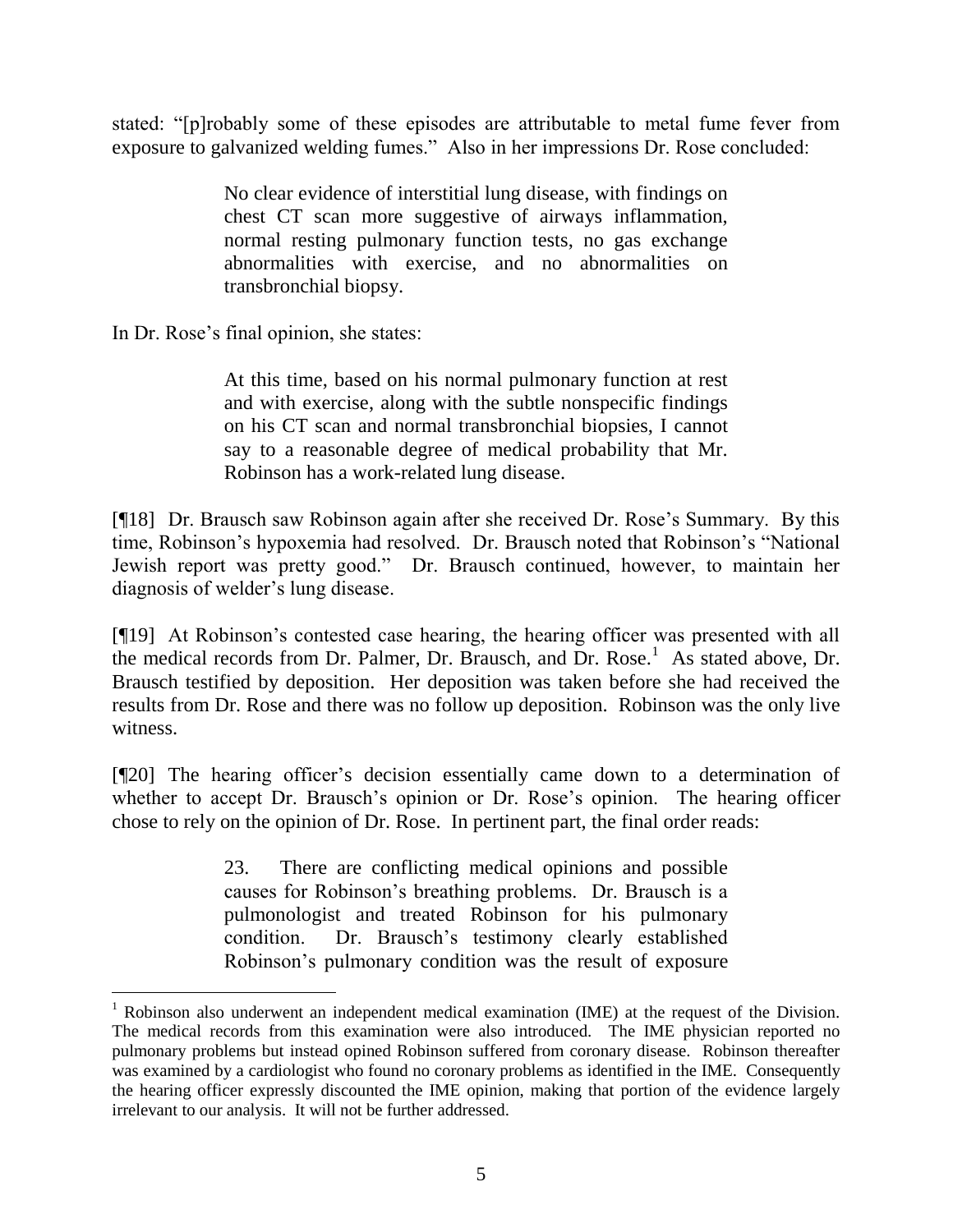over a substantial period of time pursuant to Wyo. Stat. Ann.  $§$  27-14-603(a)(i) through (v) (LEXIS 2004) and opined Robinson had welder"s lung from work exposure. However, Dr. Brausch did not have the results [of the evaluation] from National Jewish Hospital where she sent Robinson for a second opinion.

\* \* \* \*

25. Robinson was sent to National Jewish Hospital by Dr. Brausch for a second opinion and to confirm Dr. Brausch's diagnosis of interstitial lung or welder"s disease. Dr. Rose indicated he [sic] could not say Robinson had any workrelated lung disease and the etiology of Robinson"s hypoxemia was unknown. National Jewish Hospital is known for its pulmonary medicine and the opinion of Dr. Rose is considered to be more persuasive. This Office finds the testing and opinions from Dr. Rose to be more persuasive and benefits should be denied.

On review, the district court affirmed the hearing officer"s decision.

#### **DISCUSSION**

#### *Evidentiary Issues*

[¶21] We review evidentiary issues to determine if the OAH"s decision is supported by substantial evidence. Wyo. Stat. Ann. § 16-3-114(c)(ii)(E) (LexisNexis 2007). We review the entire record in order to determine if the OAH"s decision against Robinson is against the overwhelming weight of the evidence. *Dale v. S & S Builders*, LLC, 2008 WY 84, ¶ 22, 188 P.3d 554, 561 (Wyo. 2008).

[¶22] Robinson throws a great many arguments our way on what are essentially evidentiary issues. The common thread is his argument that the hearing officer was unjustified in relying on Dr. Rose"s medical opinion. Robinson"s primary reason is that Dr. Rose's opinion lacks proper foundation. Robinson complains that the hearing officer did not properly take into account that his examination with Dr. Rose occurred one year after he began seeking treatment for his respiratory problems. By his and his treating physician"s testimony, his respiratory condition had improved a great deal during that year, most especially immediately after he left his work environment.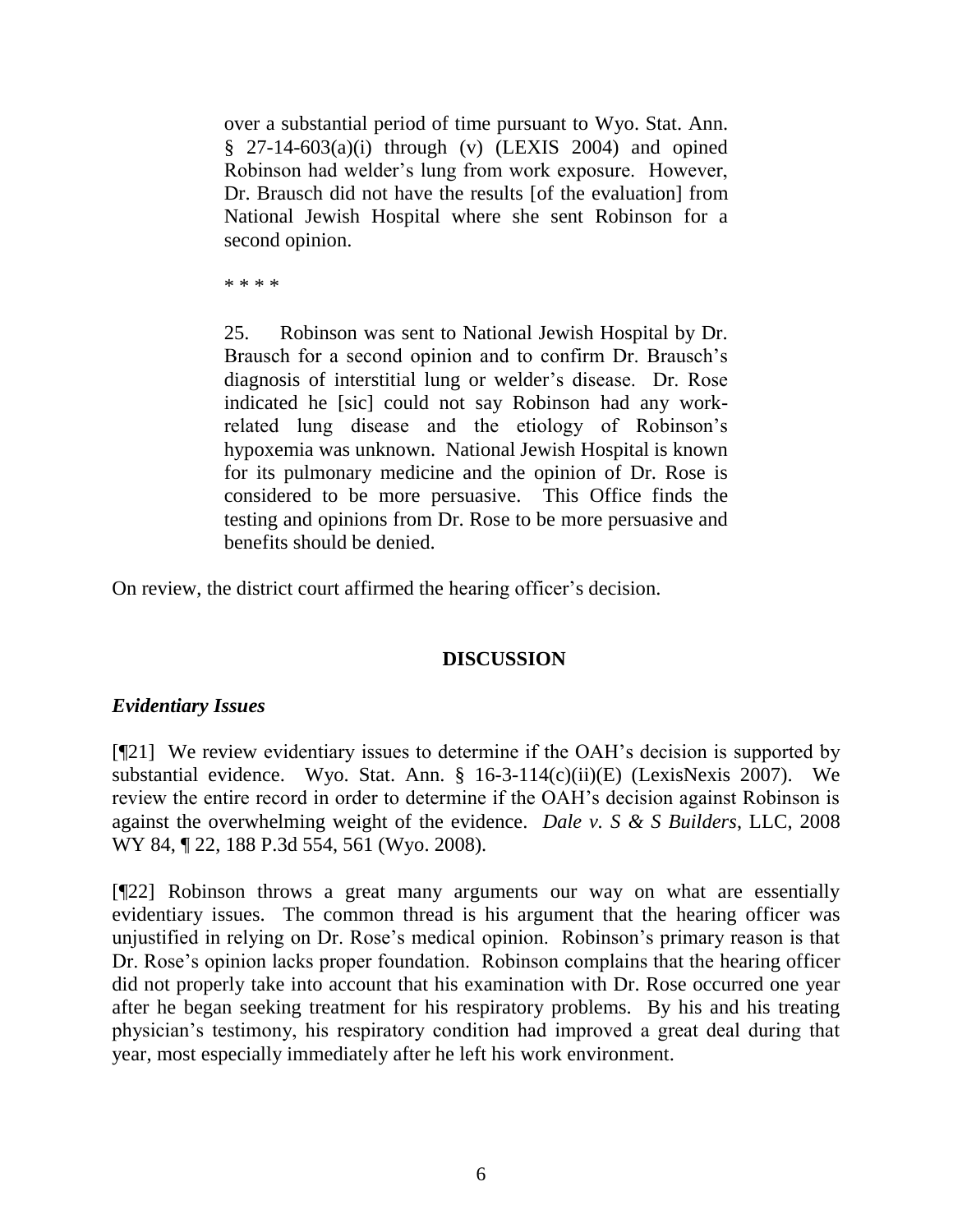[¶23] The problem with Robinson's argument is that, as reflected in her Summary, Dr. Rose was well-aware of his respiratory condition in September 2004 and his improvement since leaving his work environment. The question before her was whether Robinson had a permanent, work-related lung disease (as versus something temporary such as metal fume fever). The immediate and prior diagnostic testing and Robinson's presentation at his exam, in her opinion, did not support a finding of work-related lung disease to a reasonable degree of medical probability.<sup>2</sup>

[¶24] The evidence against Dr. Rose"s opinion is not overwhelming. The primary evidence in favor of Robinson having work-related lung disease comes from Dr. Brausch. Robinson argues, as his treating physician, Dr. Brausch"s opinion should be given primary weight. Certainly her status as his treating physician should be given consideration, but it is not decisive of the weight to be given her opinion. It must be weighed against the other evidence in the case. Dr. Rose, while she did not treat Robinson on an ongoing basis, did have the benefit of reviewing all Robinson"s medical records from Dr. Brausch, including diagnostic studies. Robinson also gave her an extensive history of his career and his respiratory problems. Finally, Dr. Rose did her own extensive testing on Robinson. Because of the comprehensive review and examination by Dr. Rose, Dr. Brausch's opinion does not enjoy an overwhelming advantage simply because she is Robinson"s treating physician.

[¶25] Additionally, there are other factors weighing against Dr. Brausch's diagnosis. Most importantly, the diagnostic tests in general do not support her opinion. We recognize Dr. Brausch testified as to why she did not consider the outcomes of the diagnostic testing such as the bronchoscopy, the transbronchial biopsies and the later CT scans conclusive. The outcomes of these objective tests, however, are still part of the entire evidentiary package.

[¶26] Robinson also argues the hearing officer improperly ignored his testimony regarding causation. Robinson attributed his respiratory problems to his work:

> Well, I feel like it's related to my work, because  $I$  – once I was put on oxygen and didn't go to work, it – some of the symptoms seemed to get better and haven't gotten worse. And upon examining some of these reports that we've read, it seems to point in that direction. And, also, just the knowledge of the things that I"ve been through and the nasty,

 $\overline{a}$ 

 $2$  Robinson categorizes Dr. Rose's opinion as uncertain and inconclusive. Robinson claims Dr. Rose's opinion amounts to simply a statement that she could not confirm Dr. Brausch"s diagnosis, not that she disagreed with it. We find no such ambiguity in the statement "I cannot say to a reasonable degree of medical probability that Mr. Robinson has a work-related lung disease." If it must be rephrased, it rephrases easily into Dr. Rose stating that, in her opinion, it is not medically probable that Robinson has a work-related lung disease.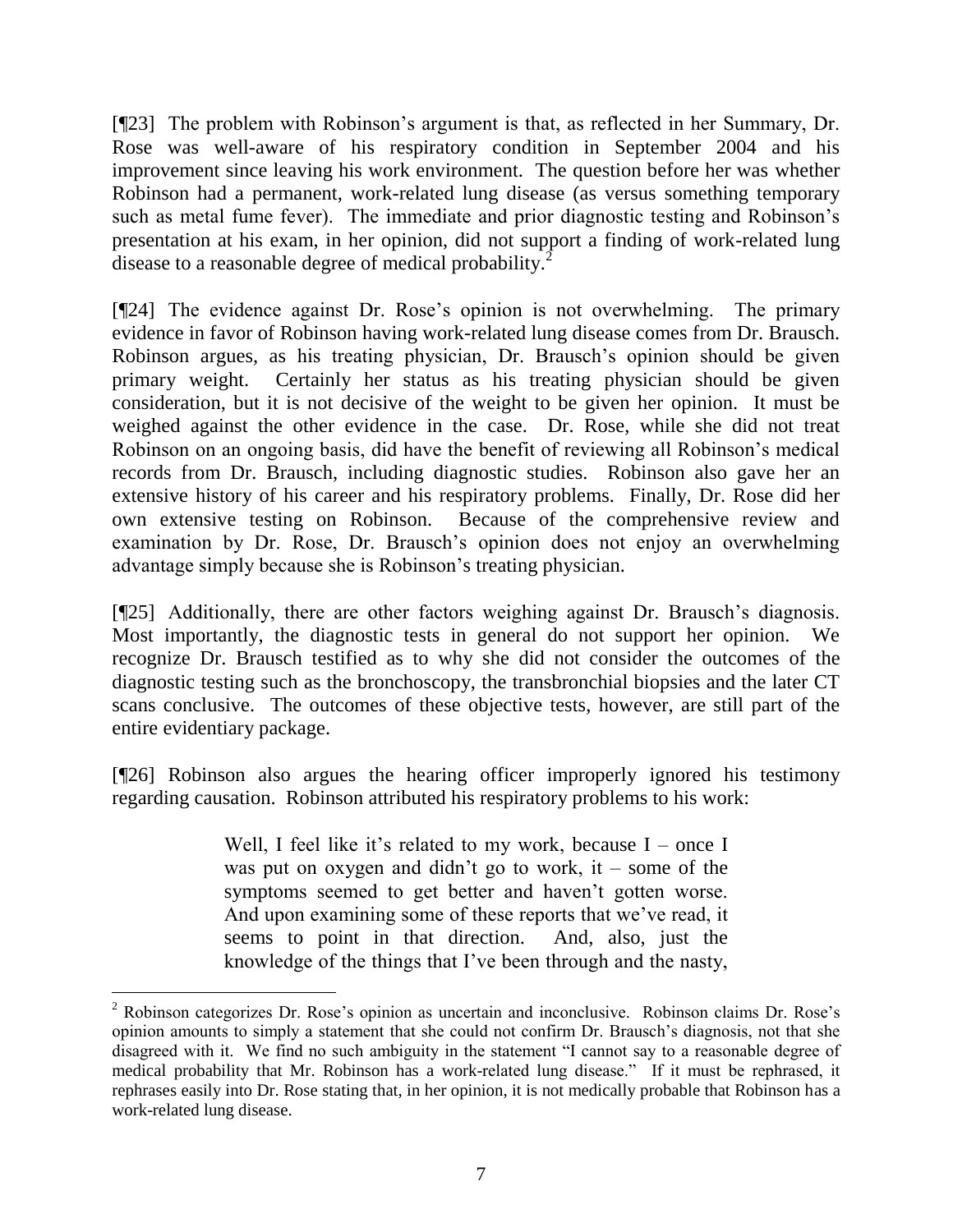polluted environments that I have worked in in the past, that I feel this is directly related to my work.

This testimony is merely a recitation of his medical and work history available to both Dr. Brausch and Dr. Rose, with his personal opinion as to its significance attached. Dr. Rose gave this information a different significance. We cannot say Robinson"s testimony, even combined with Dr. Brausch"s testimony and records, amounts to overwhelming evidence in contradiction to Dr. Rose"s medical opinion.

[¶27] Reviewing the entire record, we cannot say the OAH decision is against the overwhelming weight of the evidence. We therefore reject Robinson"s evidentiary challenges.

# *Arbitrariness*

[¶28] Even though the decision is supported by substantial evidence, it may still be deemed arbitrary, capricious, or otherwise not in accordance with law:

> The arbitrary and capricious standard remains a "safety net' to catch agency action which prejudices a party's substantial rights or which may be contrary to the other W.A.P.A. review standards yet is not easily categorized or fit to any one particular standard." . . . [T]he arbitrary and capricious standard will apply if the hearing examiner refused to admit testimony or documentary exhibits that were clearly admissible or failed to provide appropriate findings of fact or conclusions of law. This listing is demonstrative and not intended as an inclusive catalog of all possible circumstances.

*Dale*, ¶ 23, 188 P.3d at 561.

[¶29] In his first claim of arbitrariness, Robinson argues the hearing officer failed to make adequate findings of fact regarding certain statutory factors. Both Robinson and Dr. Brausch claim Robinson developed lung disease through his work exposure over time. A claimant seeking compensation for an injury occurring over time is required

> to prove by competent medical authority that his claim arose out of and in the course of his employment and to prove by a preponderance of evidence that: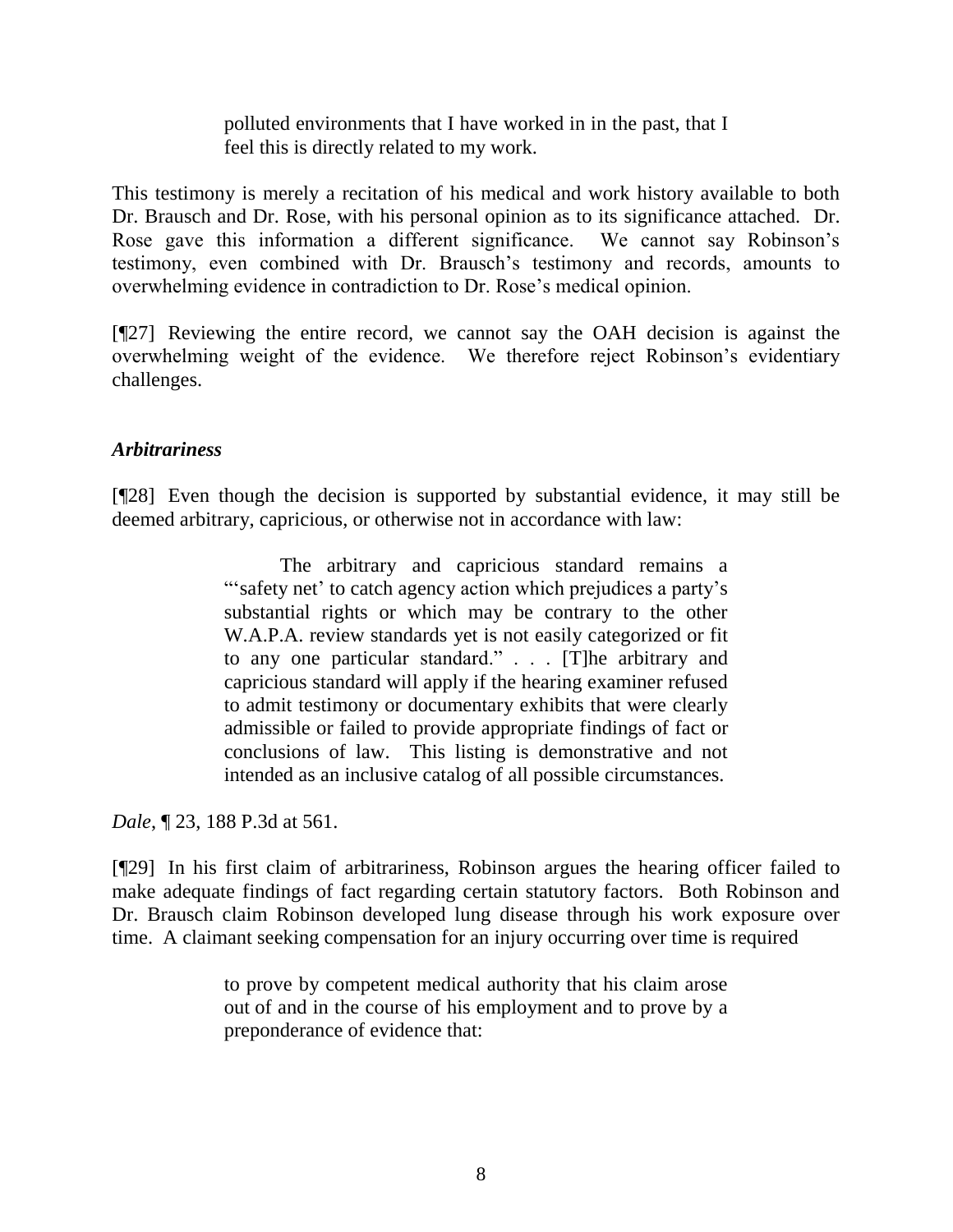(i) There is a direct causal connection between the condition or circumstances under which the work is performed and the injury;

(ii) The injury can be seen to have followed as a natural incident of the work as a result of the employment;

(iii) The injury can fairly be traced to the employment as a proximate cause;

(iv) The injury does not come from a hazard to which employees would have been equally exposed outside of the employment; and

(v) The injury is incidental to the character of the business and not independent of the relation of employer and employee.

Wyo. Stat. Ann. § 27-14-603(a) (LexisNexis 2007). Robinson claims the hearing officer failed to consider any of these factors.

[¶30] While we agree the hearing officer did not expressly consider these factors, such consideration was unnecessary. The first step is for the claimant to prove he has an injury. The Worker's Compensation Act defines "injury" as

> any harmful change in the human organism other than normal aging and includes damage to or loss of any artificial replacement and death, arising out of and in the course of employment while at work in or about the premises occupied, used or controlled by the employer and incurred while at work in places where the employer's business requires an employee"s presence and which subjects the employee to extrahazardous duties incident to the business.

Wyo. Stat. Ann. § 27-14-102(a)(xi) (LexisNexis 2007). The injury claimed by Robinson was a work-related lung disease. Dr. Rose refuted he had such a disease. Because the hearing officer accepted Dr. Rose's opinion, there was no need to go any further.

[¶31] In his second claim of arbitrariness, Robinson argues the hearing officer erred in not articulating specific and detailed factual findings supporting his decision to find Dr. Rose's opinion more persuasive than Dr. Brausch's.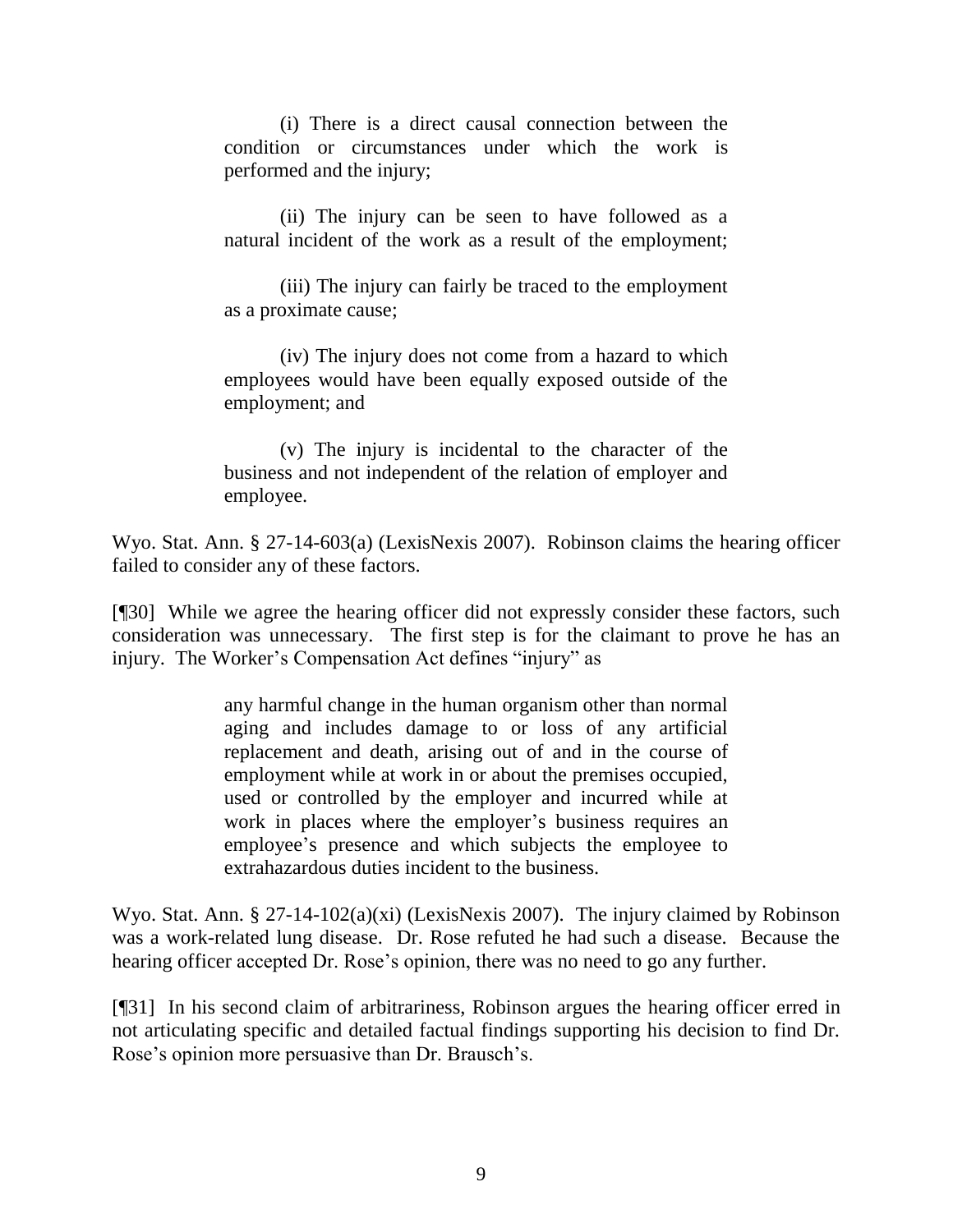We have held it essential to surviving judicial review that the record of a contested agency action contain such factual findings as would permit a court to follow the agency"s reasoning from the evidentiary facts on record to its eventual legal conclusions. *Larsen v. Oil and Gas Conservation Comm'n*, 569 P.2d 87, 90-91 (Wyo. 1977); *Powell v. Board of Trustees, Crook County School District No. 1*, 550 P.2d 1112, 1120 (Wyo. 1976). Similarly, we have held that a contested case hearing must provide, and the record of that proceeding must document, information sufficient to the making of a reasonable decision. Absent such information, the agency decision must be set aside as arbitrary. *Western Radio Communications, Inc. v. Two-Way Radio Service, Inc.*, 718 P.2d 15, 20 (Wyo. 1986); *Monahan v. Board of Trustees, Elementary School District No. 9*, 486 P.2d 235, 237 (Wyo. 1971).

*Newman v. State ex rel. Wyoming Workers' Safety & Comp. Div.*, 2002 WY 91, ¶ 16, 49 P.3d 163, 169 (Wyo. 2002).

[¶32] At the risk of being repetitive, we will summarize the evidentiary story as it unfolded and as gleaned from the hearing officer"s findings of fact. Robinson was a pipefitter/welder for 25 years. During that time he was exposed to air-born particulates and fumes known to cause lung disease. Robinson now suffers from some form of pulmonary deficiency. His respiratory difficulties, although they have not completely resolved, improved when he stopped working. The circumstantial assumption is that Robinson's pulmonary problem is a chronic industrial injury, such as welder's lung disease. This is the position of Robinson"s pulmonary physician, Dr. Brausch. While objective medical tests provide no support for welder"s lung disease, Dr. Brausch is quick to point out that neither do the tests rule out welder"s lung disease. She therefore maintains her diagnosis.

[¶33] On the other side is Dr. Rose. Dr. Rose was well-aware of Robinson"s work history. She knew Robinson's symptoms improved after he left his work environment and it had been approximately one year from the time he ceased working to her examination of him. She reviewed Dr. Brausch"s notes and tests. She conducted her own extensive testing, including a new CT scan. In the end, after reviewing all the data, she could not say with a reasonable degree of medical probability that Robinson has a workrelated lung disease.

[¶34] As the finder of fact, the hearing examiner is charged with resolving conflicting testimony and weighing the evidence. *Hicks v. State ex rel. Wyo. Workers' Safety & Comp. Div.*, 2005 WY 11, ¶ 18, 105 P.3d 462, 470 (Wyo. 2005). In his order, the hearing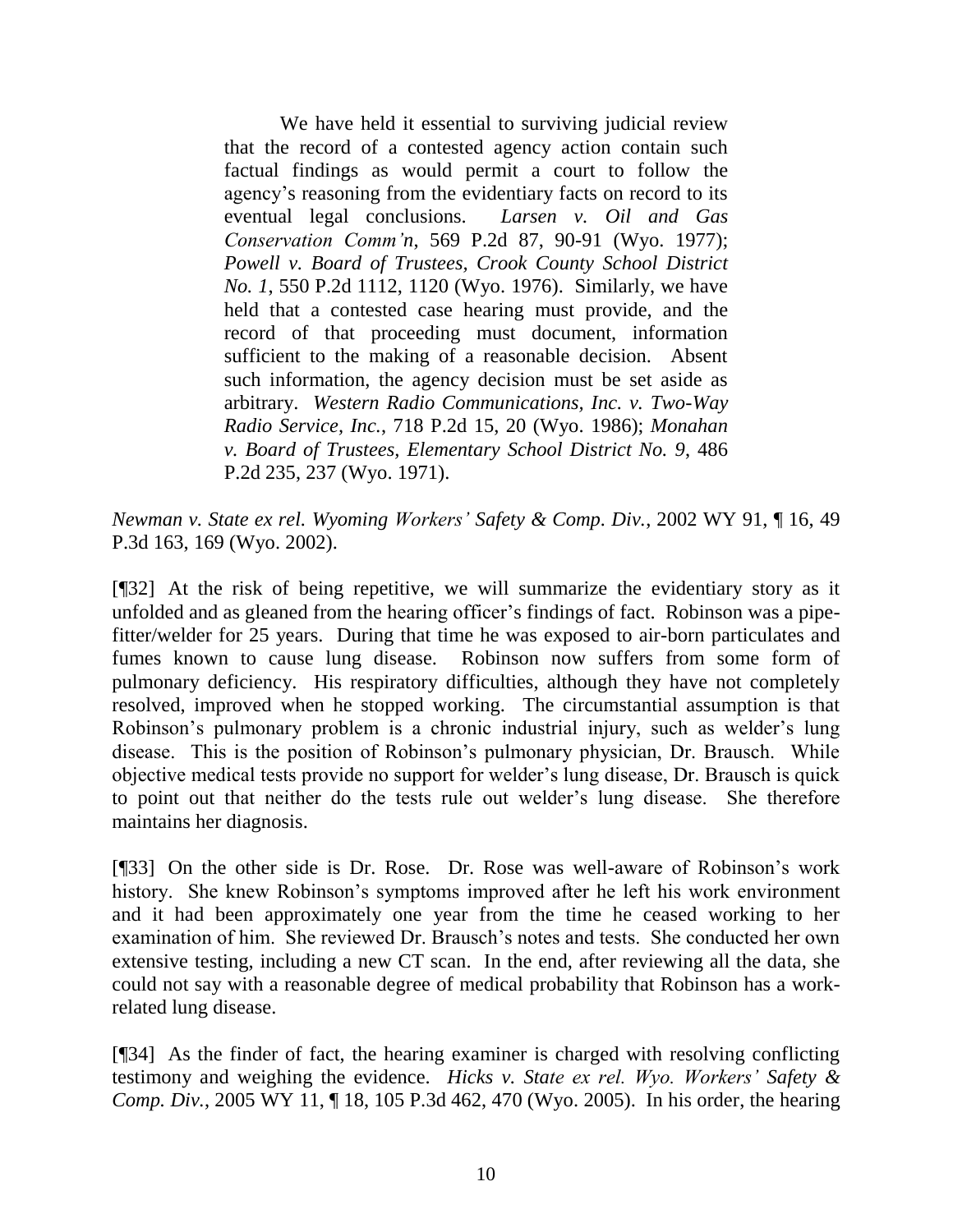officer discussed Dr. Rose"s Summary at length. His discussion relates that Dr. Rose took Robinson"s medical history, including his relation of events and Dr. Brausch"s records, into account in rendering her opinion. She also conducted her own examination and objective testing. The hearing officer also discussed Dr. Brausch"s treatment and diagnosis of Robinson at length. The hearing officer recognized that he was faced with two contradicting medical opinions. He chose Dr. Rose"s opinion as the more credible:

> Weighing the medical opinions offered in this case, this Office finds the opinion of Dr. Rose at National Jewish Hospital to be more persuasive. National Jewish Hospital is known for its pulmonary medicine. Dr. Rose indicated he [sic] could not say Robinson had any work-related lung disease and the etiology of Robinson"s hypoxemia was unknown. This Office concludes the testing and opinions from Dr. Rose to be more persuasive.

[¶35] The hearing officer does not spell out further why he believed Dr. Rose to be more persuasive. While he easily could have filled in some blanks, we find, under the specific facts of this case, it was unnecessary to do so. The order is complete enough to assure us that the hearing officer engaged in a reasoned analysis of all the facts in arriving at his final credibility determination.

# *Otherwise not in accordance with law*

[¶36] Robinson argues the hearing officer erred by failing "to consider that the work injury of September 3, 2004 directly caused the respiratory and lung injuries, and/or substantially and materially aggravated a preexisting condition." Robinson grounds this argument in our prior rulings that a hearing officer "has an obligation to invoke and apply the rules of law that support a claimant"s theory of the case." *Carabajal v. State ex rel. Wyoming Workers' Safety & Comp. Div.*, 2005 WY 119, ¶ 21, 119 P.3d 947, 954 (Wyo. 2005); *Pino v. State ex rel. Wyo. Workers' Safety & Comp. Div.*, 996 P.2d 679, 687 (Wyo. 2000). The information presented, however, must be sufficient to alert the hearing officer to the claimant"s theory of the case.

[¶37] Robinson proceeded on only one theory – that he suffered an injury occurring over a substantial period of time. As Dr. Brausch put it, Robinson was suffering from interstitial lung disease induced by 25 years as a welder and pipe-fitter. The facts do not readily support any alternate theory. There also was nothing in Robinson's argument below that can be considered as properly alerting the hearing officer that he intended to proceed under any other alternate theory. In fact, at the hearing his attorney expressly rejected the possibility that this could be a one-time incident. In light of the evidence and